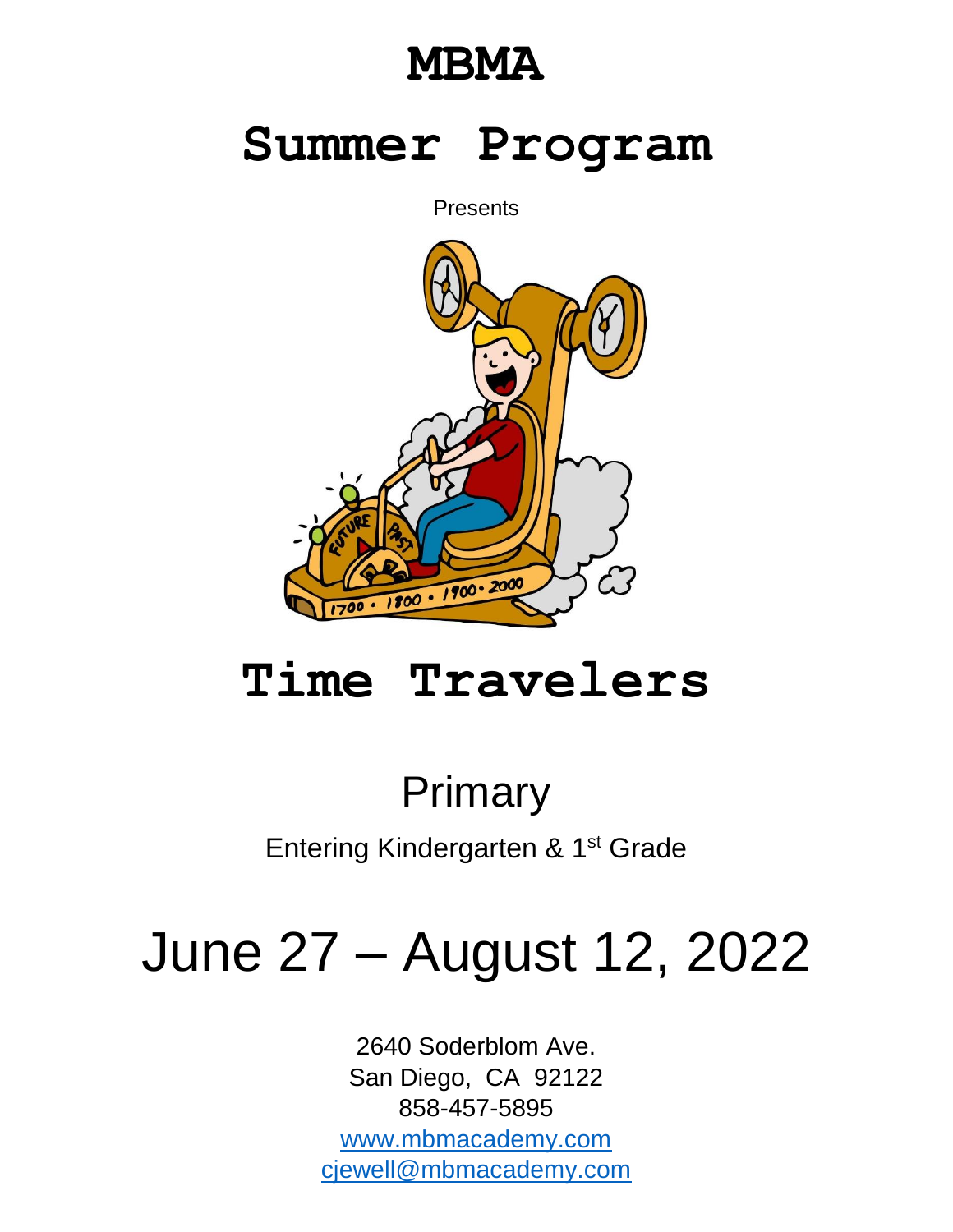# **Time Travelers**

## Discover!

This summer, MBMA's primary students will discover the beauty and wonder of the world through the passage of time. Stepping back in history, our students will experience geography, animal life, culture, music, art history, new inventions, and beyond.

## Experience!

Our primary summer program includes our traditional Montessori morning program focusing on language arts and math with fun-filled afternoons focused on our theme. Each week, students celebrate a time period and cohesive group activities while enjoying a specific time period. Beginning with the prehistoric dinosaur period, we move through the time of the Egyptians, knights, pirates, inventions, and more! Our primary students will be sure to hone their mathematics and language arts skills while enjoying a trip back in time!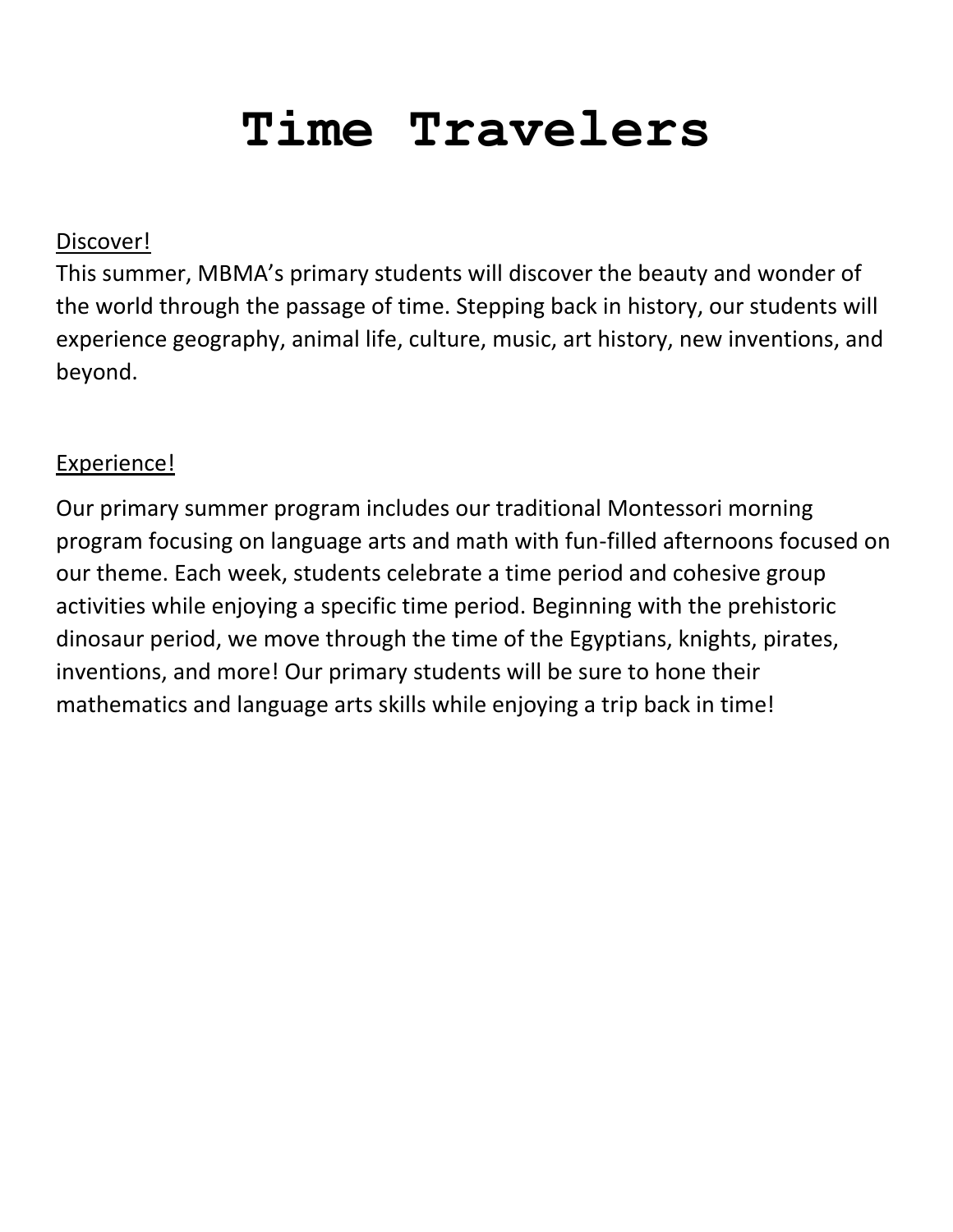FAQ

## What do I send with my child each day?

- Lunch Boxes Please label and keep the size to a minimum. Send a cloth placemat and utensils each day. We suggest a cold pack in the lunchbox.
- Snacks Please provide your child with an extra fruit or vegetable for his/her morning snack. If your child will be staying past 3:30 p.m., please pack an additional afternoon snack.
- Water Bottle Please provide a water bottle. Be sure to label with child's name.
- Sun Protection Our playground is sunny. We encourage hats and UV protection to be applied *before* school.
- Closed toed shoes no flip-flops.

## What Hours is School Open?

Tuition covers 8:00 a.m. to 4:00 p.m. Class time is 9:00 a.m. to 3:00 p.m. School is open 8:00 a.m. to 6:00 p.m.

## When should I arrive?

We open the gate at 8:00 a.m. and class time begins at 9:00 a.m. Please arrive early enough to allow your child time for social connection prior to our **9:00 a.m. start**.

### What do I do when I arrive?

Please arrive via the front steps, parking on our side of the street. Sign your child in on the computers in the office. Children will be received at the gate where they will have their temperature logged before proceeding to their classroom or the playground.

#### How do I sign my child in?

Children must be signed in and out daily on the computer in the office. Each person dropping and picking children up regularly should have their own registration code on the computer. Please contact our office personnel for assistance with setting up your codes.

#### What time should I pick up my child?

Camp is over at 3:00 p.m. 3:00 – 4:00 p.m. is included in your tuition and is a nice time to allow your child free play with their classmates while supervised by our aftercare staff.

## What if we need to adjust our scheduled attendance?

Changes and additions can be made up to the Monday prior to your start date. There will be a \$25 fee if you are processing a schedule change after May 15<sup>th</sup>.

#### What if someone that is not on our list is picking up my child?

In the event that a person other than those listed as a pick-up person will be getting your child, the office must be notified. They should check in at the front window of the office with identification and the office staff will assist with collecting the child. Without prior notification, the child will not be released to anyone not listed, at which time the parents will be contacted.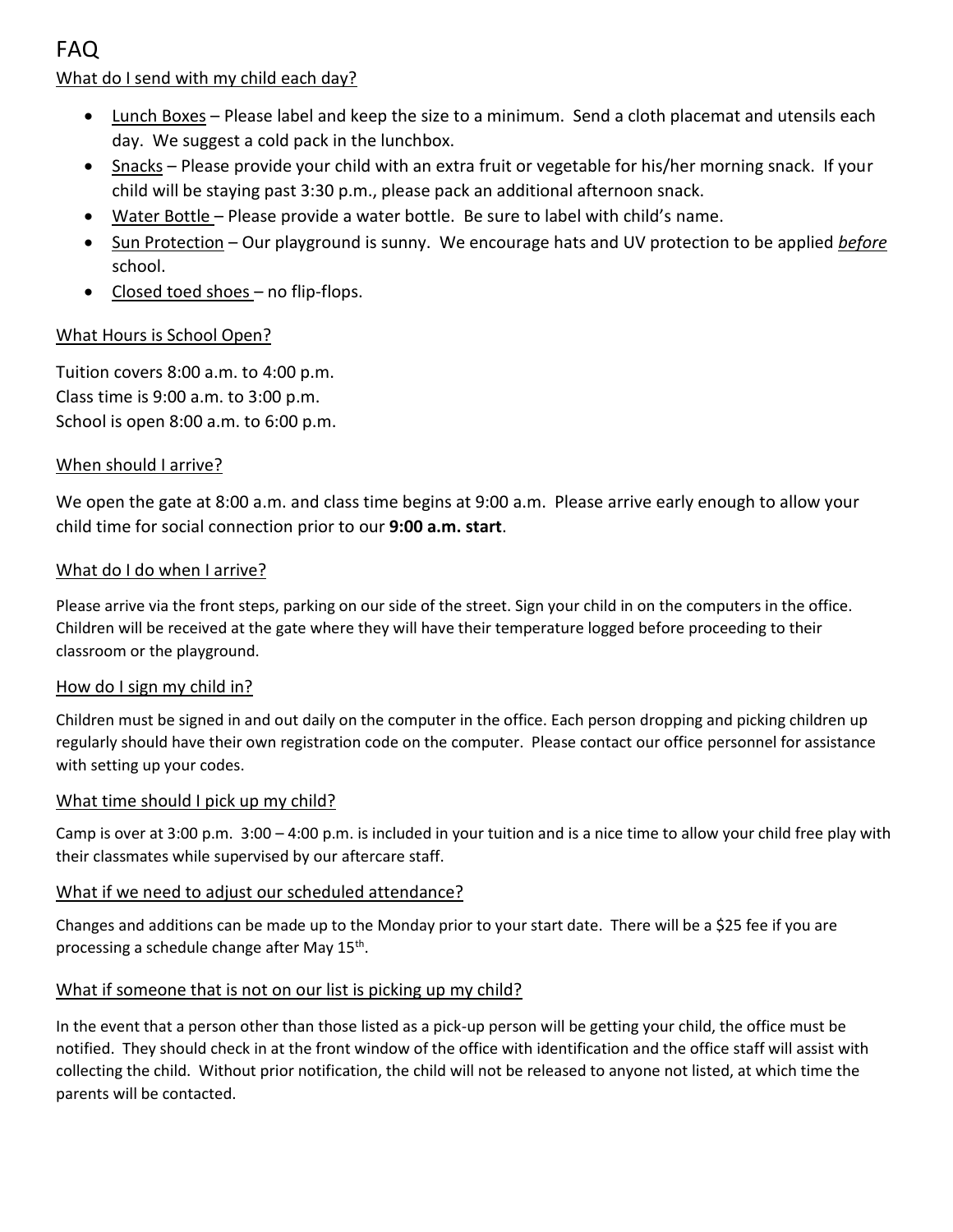## What if I need extended care?

Tuition covers 8:00 a.m. – 4:00 p.m. If you need care outside of this time frame, mark it on your enrollment form. Extended care will be paid ahead with tuition. \$25 daily rate of \$75 weekly rate. Unplanned care is \$30 per day and must be paid prior to picking up your child.

## Do you offer a lunch program?

Lunch is available for purchase from *Ki's Natural Lunches* a[t www.kis.naturallunches.com.](http://www.kis.naturallunches.com/) *Ki's reserved the right to discontinue this service if the volume of orders is too low to be cost effective for their organization.* 

## What if my child needs medication while at camp?

All medication needs to be signed in on the Medicine Log and deposited through the front office. Medications need to be brought in by the individual dose and labeled clearly. Please notify your child's teacher if you have brought medicine into the office that day. DO NOT STORE MEDICINE IN CHILD'S LUNCHBOX OR BACKPACK.

## What does a typical day look like?

Mornings focus on our Montessori approach to language arts and math offering students the opportunity to hone their skills.

Summer camp afternoons are spent focusing on this year's theme of a "Time Travelers" with the additional pull-out classes (Art and P.E.) Theme activities will be created by the teachers and a \$20 fee/2-week session is collected for supplies.

| $8:00 - 9:00$   | Daycare / Playground       |
|-----------------|----------------------------|
| $9:00 - 9:15$   | Circle                     |
| $9:15 - 10:00$  | Montessori Work Time       |
| $10:00 - 10:15$ | Snack Break                |
| $10:15 - 11:30$ | Montessori Work Time       |
| $11:30 - 12:00$ | Lunch                      |
| $12:00 - 1:00$  | Playground                 |
| $1:00 - 3:00$   | Unit of Study / Enrichment |
| $3:00 - 4:00$   | Playground                 |
| $4:00 - 6:00$   | <b>Extended Care</b>       |
|                 |                            |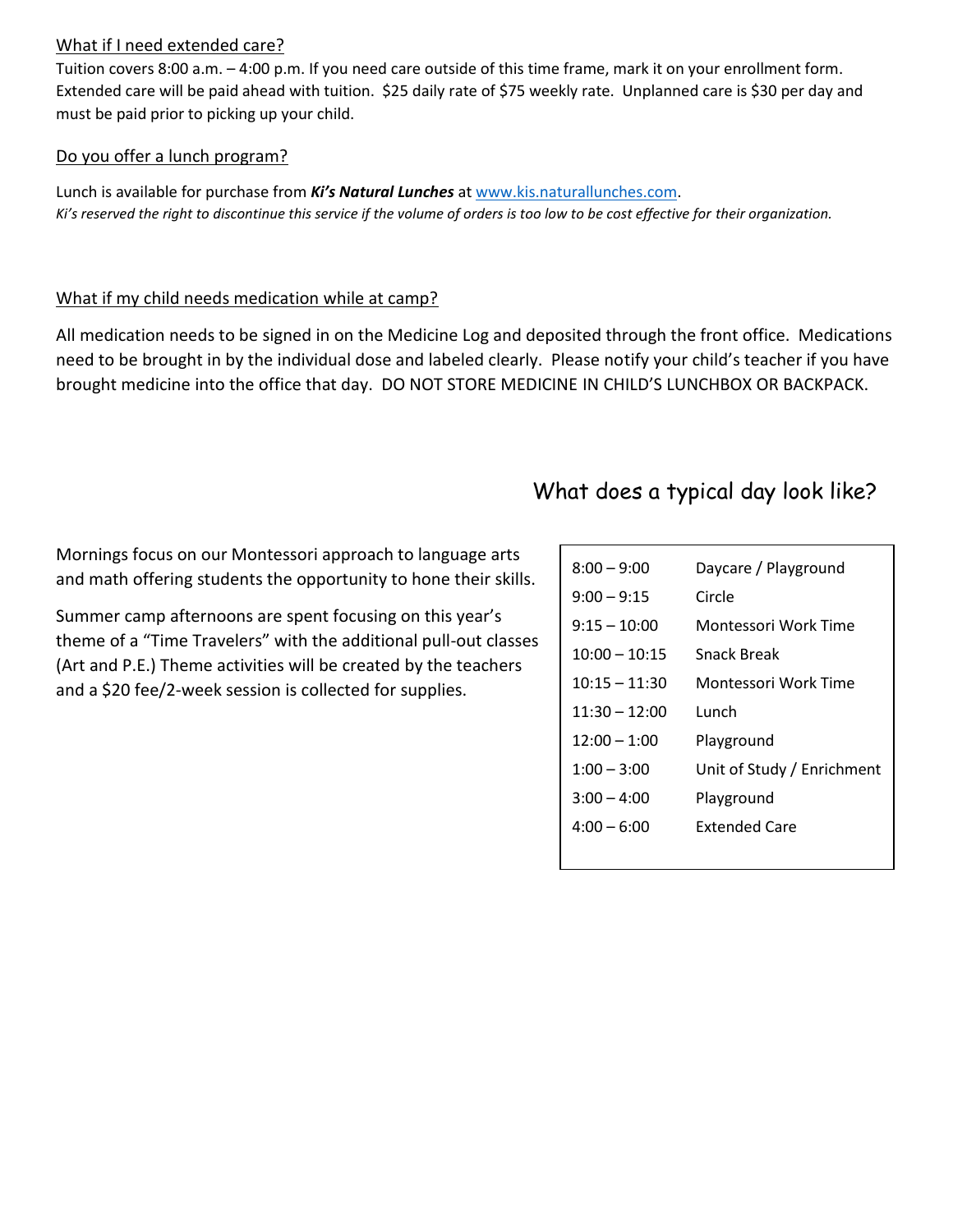## PRIMARY 2022 Summer Camp Enrollment

Child's Name \_\_\_\_\_\_\_\_\_\_\_\_\_\_\_\_\_\_\_\_\_\_\_\_\_\_\_\_\_\_ DOB \_\_\_\_\_\_\_\_\_

| <b>Select your session</b> |                                   |                                    | <b>Extended Care</b>                          |  |  |  |  |
|----------------------------|-----------------------------------|------------------------------------|-----------------------------------------------|--|--|--|--|
|                            |                                   | Theme of the Week                  | \$25/Day or \$75/Week<br>(Circle Days Needed) |  |  |  |  |
|                            | Session 1                         |                                    |                                               |  |  |  |  |
|                            | June $27 -$ July 1                | <b>Dinosaur Adventures</b>         | M T W Th F                                    |  |  |  |  |
|                            | July $5 -$ July 8 (closed July 4) | Pyramids, Egyptians & More         | W Th F<br>M T                                 |  |  |  |  |
| П                          | Session 2                         |                                    |                                               |  |  |  |  |
|                            | July $11 - 15$                    | A Trip to Ancient Greece           | M T W Th F                                    |  |  |  |  |
|                            | July $18 - 22$                    | Kings, Queens & Castles            | Th F<br>W.<br>M T                             |  |  |  |  |
| П                          | Session 3                         |                                    |                                               |  |  |  |  |
|                            | July 25 - 29                      | Setting Sail to Discover New Lands | M T<br>W Th F                                 |  |  |  |  |
|                            | August 1 - 5                      | Inventions that Changed the World  | W Th F<br>M T                                 |  |  |  |  |
| П                          | Session 4                         |                                    |                                               |  |  |  |  |
|                            | August $8 - 12$                   | Space & Beyond                     | W.<br>M T<br><b>Th</b><br>- F                 |  |  |  |  |

**Camp Day: 8:00 a.m. – 4:00 p.m. ● Class Time: 9:00 a.m. – 3:00 p.m. Extended Care 4:00 – 6:00 p.m.**

## RATES:

## TUITION: **When paid in full by May 15th \$790** – per session (1, 2, 3)

\$395 – session 4

## **When paid after May 15th**

 **\$810** – per session (1, 2, 3) \$405 – session 4

## REGISTRATION Fee - **\$50**

Waived for the first 100 to register by 4/15

EXTENDED CARE FEES:

For coverage  $4:00 - 6:00$  p.m. Paid in advance with tuition Day - \$25 Week - \$75 \$30 per day when not paid in advance

## ADDITIONAL FEES:

SUPPLY FEE – **CASH ONLY**

- Sessions 1, 2, & 3: **\$20 / session**
- Session 4 **\$10**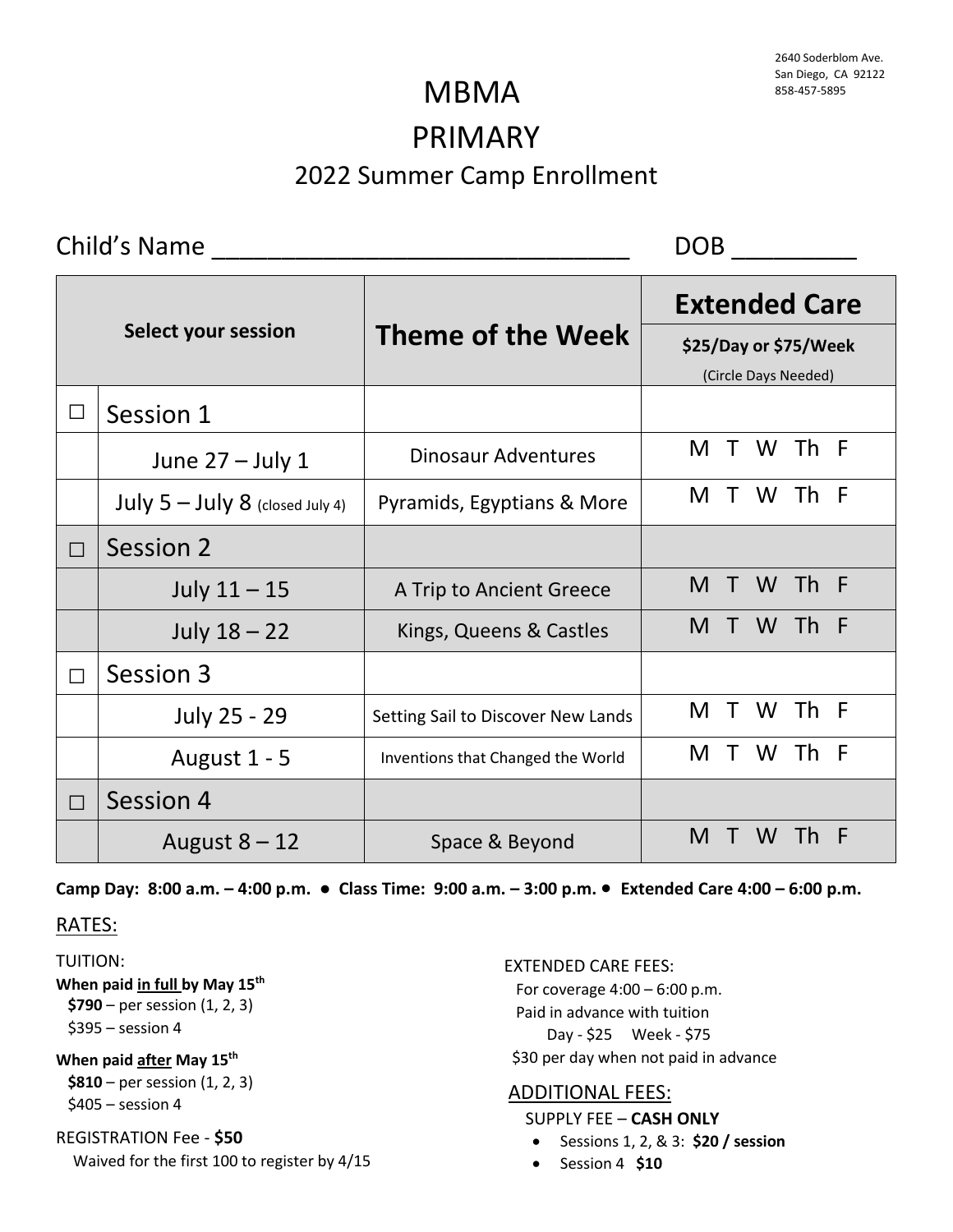## **Registration Fee, Tuition, and Cash Supply Fees are due at the time of enrollment. All payments are non-refundable/non-transferable.**

Enrollment Incentives:

- **ENROLL AND PAY BY APRIL 15<sup>th</sup>:** Registration Fee waived (first 100) and pay lower weekly rate.
- **ENROLL AND PAY BY MAY 15th**: Pay lower weekly rate.

Payment Policy:

- **•** AFTER May 15<sup>th</sup>: Registration MUST be submitted by the Monday prior to the session attending.
- Tuition can ONLY be applied to a different session of summer school. Adjustments of sessions will result in a \$25 processing charge.
- Registration fee & tuition are non-refundable/non-transferable.
- Summer payments cannot be applied to fall tuition.
- Checks made payable to MBMA. We accept Debit & Credit Cards: Visa & MasterCard only. \$40 fee for NSF.
- There will be NO REFUNDS.

MBMA reserves the right to terminate this agreement if a) The program does not meet the needs of the child, b) Individuals do not follow school policies, c) Lack of parent's cooperation, d) Financial obligations are not met.

## Required to Enroll:

- $\square$  Summer Camp Registration (with signed waivers on the reverse side)
- $\Box$  Summer Camp Enrollment (with signature below)
- $\square$  Registration Fee (Waived for the first 100 by April 15<sup>th</sup>)
- □ Payment for selected sessions.
- □ CASH Supply Fee (\$20/2-week session, \$10 for session 4)

I understand and accept the payment terms as listed above

\_\_\_\_\_\_\_\_\_\_\_\_\_\_\_\_\_\_\_\_\_\_\_\_\_\_\_\_\_\_\_\_\_\_\_\_\_ \_\_\_\_\_\_\_\_\_\_\_\_\_\_\_\_\_

example and the contract of the contract of the contract of the Date of Date of the Use Office Use Office Use Only  $\overline{D}$  Date of the Use Office Use Office Use Only  $\overline{D}$  Date

| Office Use Only: |
|------------------|
| Date Received    |
| Payment          |
| Pmt Method _     |
| Cash Received    |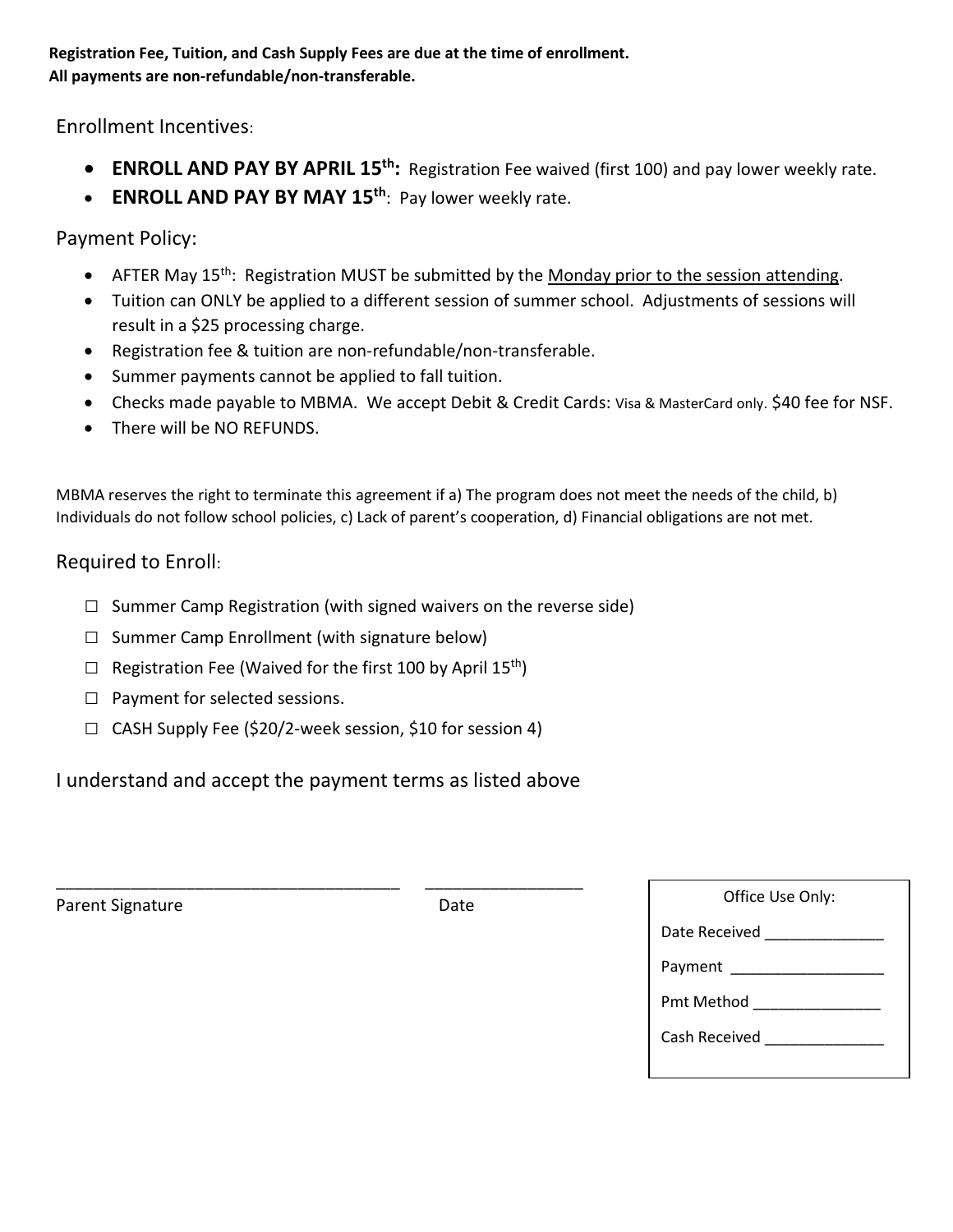## MBMA

2640 Soderblom Ave. San Diego, CA 92122 858-457-5895

## Summer Camp Registration

| <b>Child's Information</b> | Date received:                  |                   |        |       |         |               |        |      |
|----------------------------|---------------------------------|-------------------|--------|-------|---------|---------------|--------|------|
| Child's Name               |                                 |                   |        |       |         |               |        |      |
| Birthdate                  | School                          | Grade             |        | Age   | Gender: | $\Box$ Female | $\Box$ | Male |
| <b>Home Address</b>        |                                 |                   |        |       |         |               |        |      |
| City/State/Zip             |                                 | Home Phone        |        |       |         |               |        |      |
| Mother/Parent/Guardian     |                                 | Cell Phone        |        |       |         |               |        |      |
| email                      |                                 | <b>Work Phone</b> |        |       |         |               |        |      |
| Father/Parent/Guardian     |                                 | Cell Phone        |        |       |         |               |        |      |
| email                      |                                 | <b>Work Phone</b> |        |       |         |               |        |      |
| Child Lives With:          | □ Both Parents<br>$\Box$ Mother | $\Box$ Father     | $\Box$ | Other |         |               |        |      |
| Child's Primary Language   | $\Box$ English<br>□ Other       |                   |        |       |         |               |        |      |

## **Child Release Authorization/Emergency Contact Information**

Persons authorized to pick up child from our facility:

| Name | Relationship | Phone | Emergency Y/N |
|------|--------------|-------|---------------|
| ᆠ.   |              |       |               |
| Ζ.   |              |       |               |
| э.   |              |       |               |

#### **HEALTH HISTORY**

| Is the child currently taking medication? $\Box$ YES $\Box$ NO                                     |                                                                        |                       |                         |               |                 |  |
|----------------------------------------------------------------------------------------------------|------------------------------------------------------------------------|-----------------------|-------------------------|---------------|-----------------|--|
| Medications administered during camp require a completed MEDICATION RELEASE FORM                   |                                                                        |                       |                         |               |                 |  |
| List any conditions requiring special consideration, accommodations or restrictions while at camp: |                                                                        |                       |                         |               |                 |  |
|                                                                                                    |                                                                        |                       |                         |               |                 |  |
|                                                                                                    | List and past medical treatment that may affect participation in camp: |                       |                         |               |                 |  |
|                                                                                                    |                                                                        |                       |                         |               |                 |  |
| List any activities from which the camper should be exempted for health reasons:                   |                                                                        |                       |                         |               |                 |  |
|                                                                                                    |                                                                        |                       |                         |               |                 |  |
| ALLERGIES/DIETARY RESTRICTIONS<br>CONDITIONS REQUIRING CONSIDERATION                               |                                                                        |                       |                         |               |                 |  |
| (Check all that apply)                                                                             |                                                                        | (Check all the apply) |                         |               |                 |  |
| Peanuts<br>П.                                                                                      | $\sqcap$ Gluten                                                        | $\Box$ Egg            | ADHD<br>П.              | $\Box$ Asthma | Seizures<br>п   |  |
| <b>Insect Sting</b>                                                                                | $\Box$ Dairy                                                           | $\Box$ Other          | Wears Glasses<br>$\Box$ | $\Box$ Other  | Other<br>$\Box$ |  |
|                                                                                                    |                                                                        |                       |                         |               |                 |  |

### **CHILD MEDICAL INFORMATION**

| Name of Health Insurance Company | Policy Number          |
|----------------------------------|------------------------|
| Physician's Name                 | Dentist's Name         |
| Physician's phone number         | Dentist's phone number |

**ALL NEW CHILDREN MUST SUBMIT A COPY OF UPDATED IMMUNIZATIONS ALL CHILDREN MUST BE IMMUNIZED OR HAVE A SIGNED MEDICAL WAIVER**